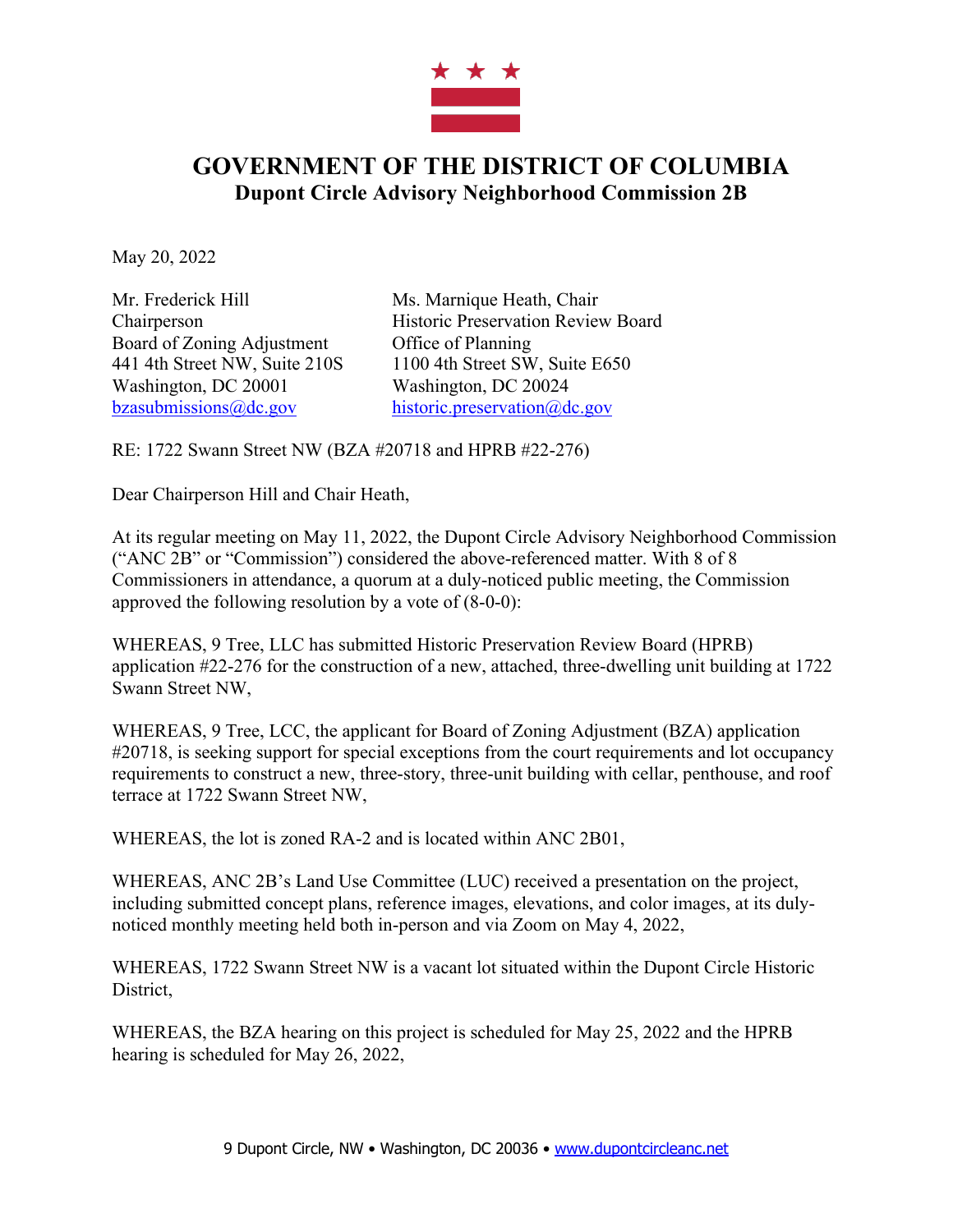WHEREAS, the concept plan reduces the court size in an effort to transition between the different setbacks of adjacent properties (the front of the east adjacent property abuts the public sidewalk, while the setback of the west adjacent property is much more extensive),

WHEREAS, the LUC believes that the relief from both special exceptions is in harmony with the general purpose and intent of the zoning regulations and will not adversely affect the use of neighboring properties,

WHEREAS, the setback fourth floor of the building (penthouse) meets traditional viewshed tests as measured from points directly in front of the building, however, given the unique setback and low scale of the west adjacent property, the setback penthouse and terrace surround (fencing) would remain visible from portions of Swann Street NW to the west,

WHEREAS, neighbors expressed concern over the building's aesthetic and stylistic cohesion with Swann Street NW's ensemble of 19th and 20th century structures,

WHEREAS, the east adjacent neighbor expressed concerns over impacts to light and air due to the structure's penthouse placement, and claimed inadequate notice to assess impact of only a subset of concept designs,

WHEREAS, the applicant shared concepts for the penthouse from an aerial perspective, but acknowledged that it was not the full package presented at previous meetings, and restated a willingness for continued community engagement to satisfactorily address issues raised,

WHEREAS, the project design could benefit from continued community outreach and engagement led by the applicant team, and

WHEREAS, by law, the HPRB gives "great weight" to recommendations in duly adopted ANC resolutions and carefully considers the views of community organizations and citizens per DC Code 1-309-10 (d) $(3)(a)$ .

THEREFORE, BE IT RESOLVED that ANC 2B supports BZA application #20718, which requests special expectations from the open court and lot occupancy requirements.

BE IT FURTHER RESOLVED that ANC 2B recognizes the applicant's efforts to work with the community to understand concerns and propose a structure that is of its time, while attempting to honor the street's historic character relative to massing, height, and setback.

BE IT FURTHER RESOLVED that ANC 2B requests that HPRB keeps the project on the HPRB agenda, does not delegate the project to staff review following a single HPRB hearing, and allows time for the applicant's continued consultation with neighbors (not to exceed 30 days) to refine components of the proposed building as identified below.

BE IT FURTHER RESOLVED that ANC 2B requests that the ANC has the ability to review and provide formal ANC comments as plans are revised and before final HPRB approvals are granted.